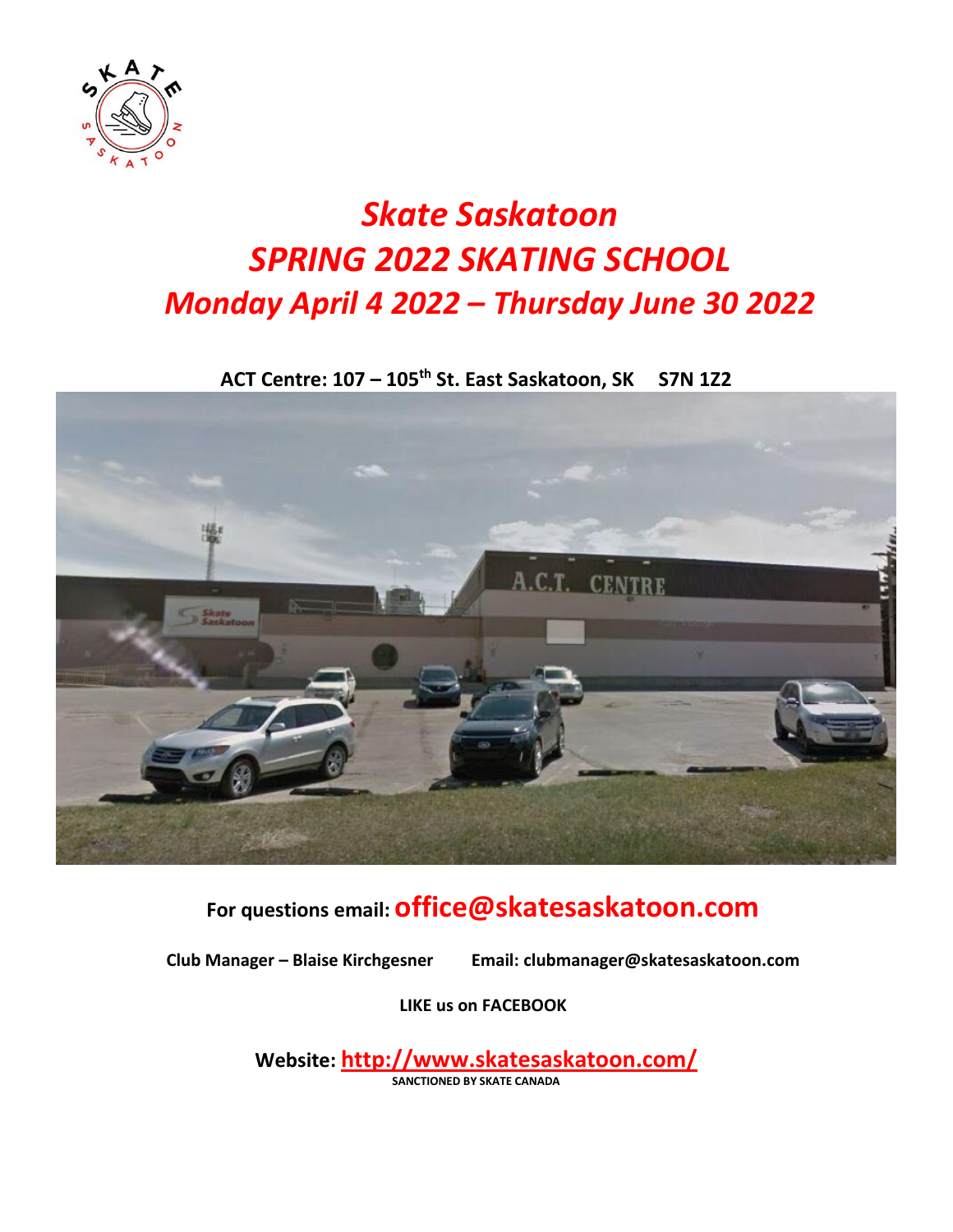

### *Options*

**- All Skate Canada Coaches welcome on BYOC (Bring Your Own Coach) sessions - For more information see:**

- **Links on homepage to the Spring Schedule and Pricing**
- **Registration and Attendance Rules below**

### *Group Classes for Learn to Skate: CanSkate*

- **Hockey or Figure Skates**
- **Working on CanSkate stages 1 - 6**
- **- For more information see:**
	- **Links on homepage to the Spring Schedule and Pricing**
	- **Programs, Learn to Skate: CanSkate on the website**
	- **CanSkate Important Notes below**
	- **Registration and Attendance Rules below**

#### *CANSKATE IMPORTANT NOTES*

- **Skaters must have a CSA approved hockey helmet**
- **Skaters must have skate guards if the plan is for the skater to arrive at the facility "rink ready". Rubber or plastic skate guards are preferred rather than cloth**
- **Skaters must wear gloves or mitts**
- **Skate Saskatoon does not provide skates, guards, helmet, or mitts**
- **For the younger skaters, a metal cage facemask is recommended**

### *Group Classes for Advanced PreSTAR & STAR 1 & 2*

- **Figure skates required**
- **Coach recommendation required to move from CanSkate to Advanced**
- **Stages 4, 5 & 6 of CanSkate as well as STAR 1 & 2**
- **- For more information see:**
	- **Links on homepage to the Spring Schedule and Pricing**
	- **Programs, Advanced PreSTAR & STAR 1 & 2 on the website**
	- **Registration and Attendance Rules below**

### *Group Power Skating Classes for U9 and U11*

- **- Equipment**
	- **Must have a stick, gloves, helmet and mask**
	- **Other types of equipment are optional (elbow pads, shin pads, shoulder pads, pants etc.)**
- **- For more information see:**
	- **Links on homepage to the Spring Schedule and Pricing**
	- **Registration and Attendance Rules below**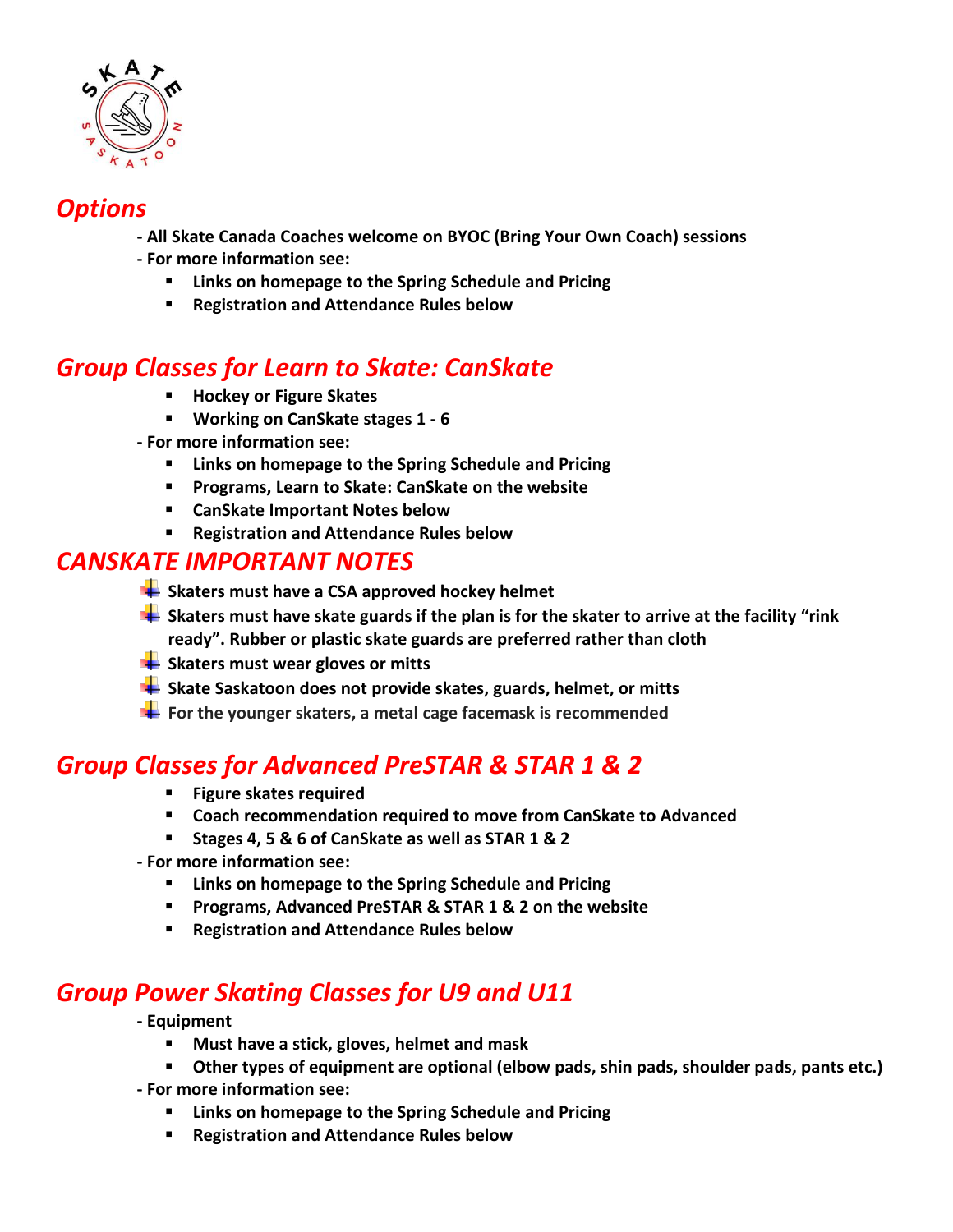

## *Group Skating Skills/Edges/Spin/Dance/Stroking*

- **- Group instruction for Figure Skating**
- **- For more information see:** 
	- **Links on homepage to the Spring Schedule and Pricing**
	- **Registration and Attendance Rules below**

#### *Adult Program*

- **- Coach supervised but no instruction provided**
- **- Wide range of skills**
- **- For more information see:**
	- **Links on homepage to the Spring Schedule and Pricing**
	- **Registration and Attendance Rules below**

### *ICE SESSION TICKETS*

- **Skate Saskatoon members must have a current season registration to purchase ice session tickets**
- **H** Members from other clubs must have a 2021-2022 Skate Canada membership
- **Ice session tickets must be purchased prior to skating on an unregistered session**
- **Tickets are not valid on sessions that are at capacity. If there are sessions that are at capacity it will be posted online and updated regularly**
- **Skaters are not permitted to skate on sessions out of their level**
- **Upon ticket usage email [office@skatesaskatoon.com](mailto:office@skatesaskatoon.com) with the ticket number, date and session used or note on the ticket purchase the date and session when the ticket(s) will be used if this is known at the time of ticket(s) purchase**
- **T** Tickets expire at the end of the Spring 2022 season

### *15 MINUTE LESSON ICE TICKETS*

- **Must be in a private lesson to use this ticket – private coaching fees not included**
- **Must have a current season registration to purchase 15 minute lesson tickets**
- **15 minute tickets must be purchased prior to the private lesson on an unregistered session**
- **Coach and option information regarding ticket usage is required to be completed in order to complete the purchase**
- **Maximum two tickets per day**
- **Only valid on All Levels or Advanced PreSTAR - Gold Options**
- **Example 3** Only valid for skaters below STAR 3
- **T** Tickets expire at the end of the Spring 2022 season